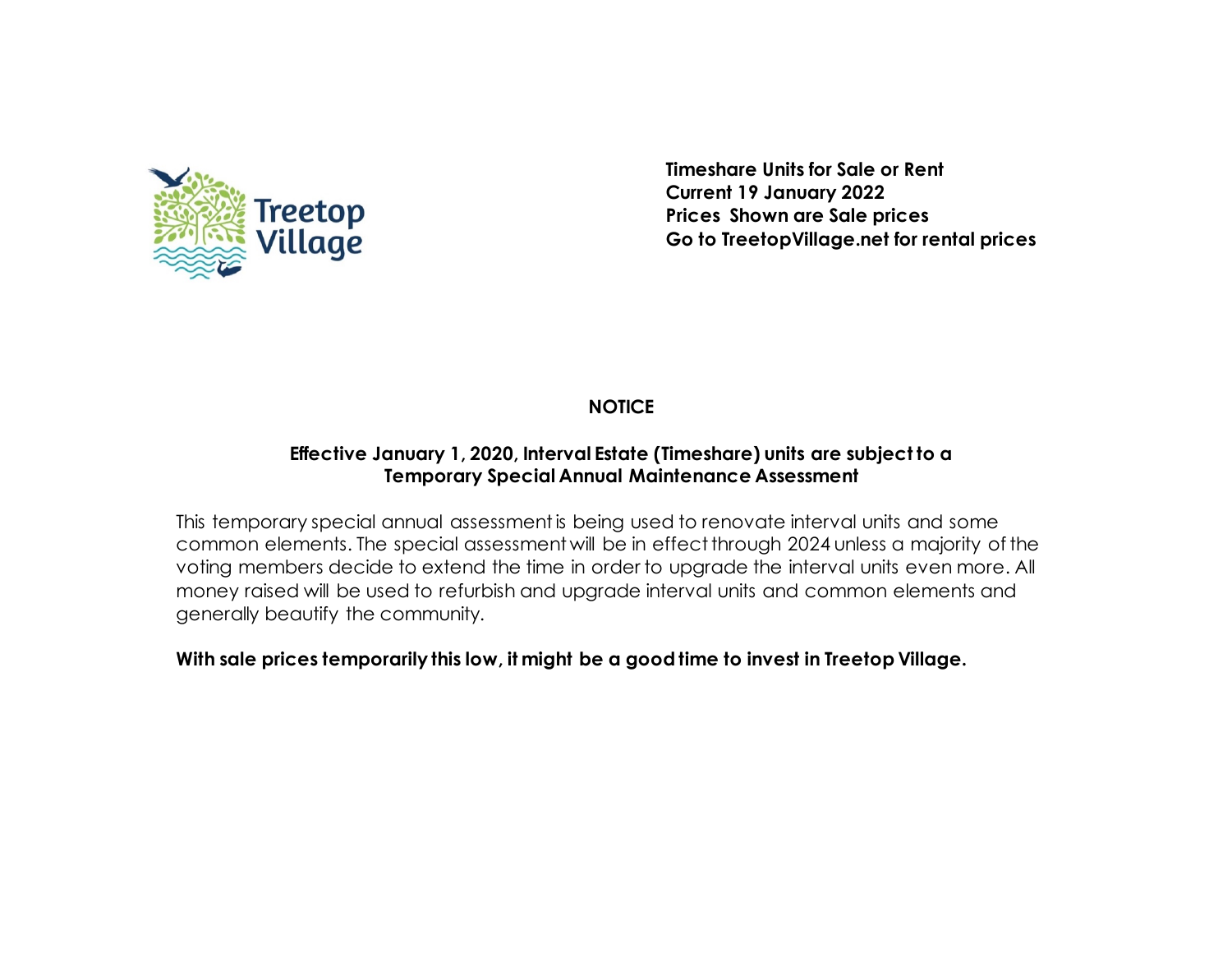#### **Temporary Special Maintenance Assessments effective January 1, 2020:**

2-bedroom unit  $=$  \$96 per year 3-bedroom unit  $= $105$  per year

#### **The Temporary Special Assessment is in addition to Regular Maintenance Fees shown below**

All sales are for 7-day stays as listed below

#### **Regular Annual Maintenance Fees as of January 1, 2022**

All 2-Bedroom Units Maintenance Fees = \$585 All 3-Bedroom Units Maintenance Fees = \$642

These fees are among the lowest timeshare maintenance fees at Lake of the Ozarks or the Branson area.

Click on the Treetop Village plat map at the bottom of any TreetopVillage.net web page to locate the unit within Treetop Village

To find the exact date for Friday or Sunday check-in go to TreetopVillage.net, click the Vacation Purchase tab at the top, then click the Calendar of Check-In Dates by Year (blue link on the top left side of the page).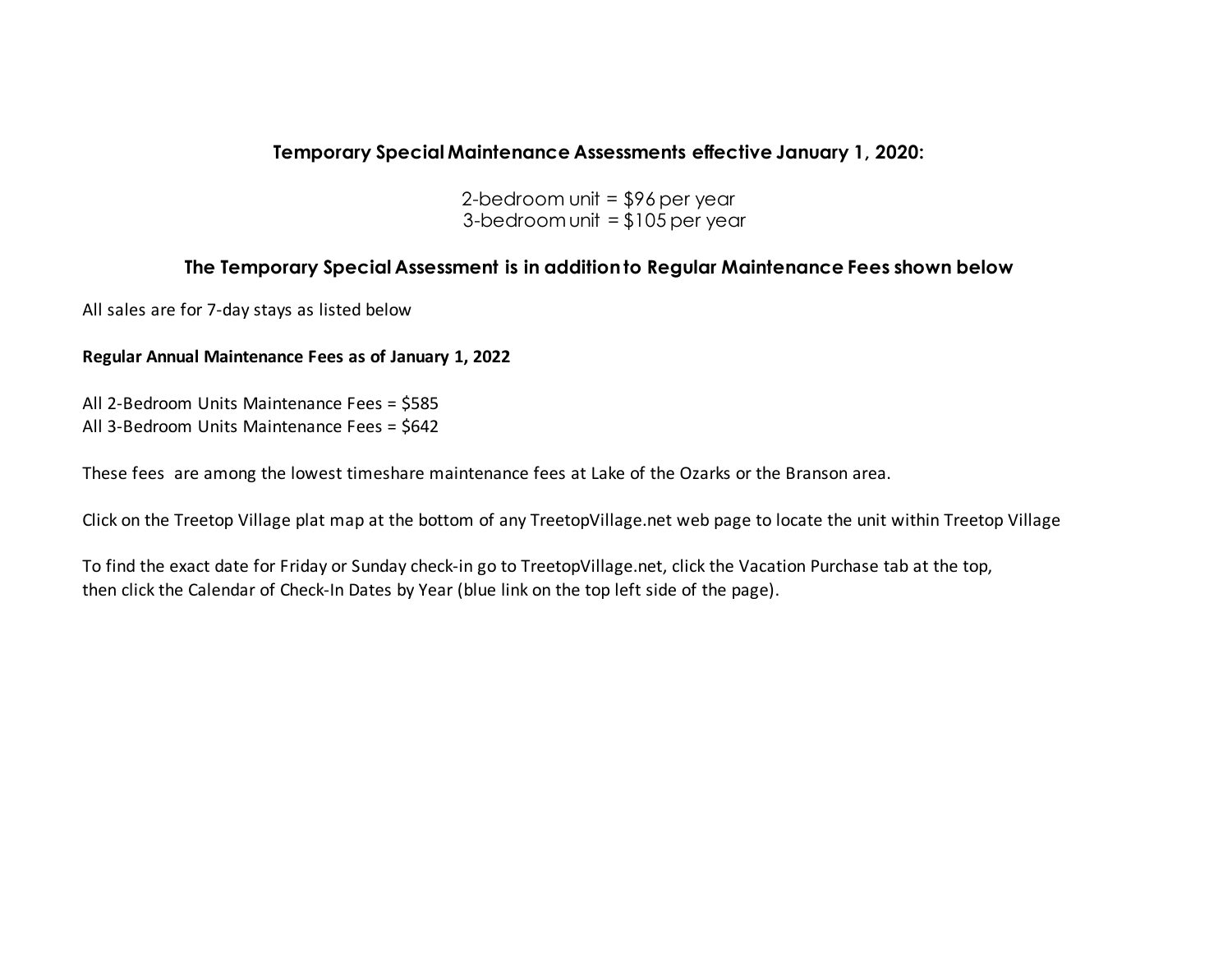|                |             |                |                             |               | <b>Purchase</b> | <b>Maintenance</b> |                                           |
|----------------|-------------|----------------|-----------------------------|---------------|-----------------|--------------------|-------------------------------------------|
| Week           | <b>Unit</b> |                | Bedrooms Occupancy √ In Day |               | <b>Price</b>    | <b>Fees</b>        | <b>Feature</b>                            |
|                |             |                |                             |               |                 |                    |                                           |
| January        |             |                |                             |               |                 |                    |                                           |
|                | 6           | $\overline{2}$ | 6                           | Friday        | \$500           | \$585              | Newer Kitchen                             |
|                | 7           | $\overline{2}$ | 6                           | Friday        | \$500           | \$585              | Newer Kitchen                             |
|                | 8           | $\overline{2}$ | 6                           | Friday        | \$500           | \$585              | Newer Kitchen                             |
|                | 12          | 2              | 6                           | Friday        | \$250           | \$585              | Newer Kitchen                             |
|                | 13          | $\overline{2}$ | 6                           | Friday        | \$250           | \$585              | Close to outdoor pool                     |
|                | 23          | $\overline{2}$ | 6                           | <b>FRIDAY</b> | \$250           | \$585              | Newer Flooring                            |
|                | 52          | 3              | 8                           | Sunday        | \$250           | \$642              | <b>Highway Frontage</b>                   |
|                | 55          | 3              | 8                           | Friday        | \$250           | \$642              | Newer Flooring Lake View first usage 2022 |
|                | 58          | 3              | 8                           | Friday        | \$500           | \$642              | Water view/lots of steps                  |
|                | 79          | 3              | 8                           | Sunday        | \$250           | \$642              | <b>Water View</b>                         |
| 1              | 104         | $\mathfrak{S}$ | 8                           | Friday        | \$250           | \$642              | Walking distance to Indoor pool           |
| $\overline{2}$ | 5           | $\overline{2}$ | 6                           | Friday        | \$250           | \$585              | Water front few steps                     |
| $\overline{2}$ | 11          | 2              | 6                           | Friday        | \$250           | \$585              | Newer Kitchen                             |
| $\overline{2}$ | 17          | 2              | 6                           | Friday        | \$250           | \$585              | Newer Kitchen                             |
| $\overline{2}$ | 18          | $\overline{2}$ | 6                           | Friday        | \$250           | \$585              | Close to outdoor pool                     |
| $\overline{2}$ | 22          | $\overline{2}$ | 6                           | Friday        | \$250           | \$585              | <b>Newer Water Softener</b>               |
| $\overline{2}$ | 23          | $\overline{2}$ | 6                           | Friday        | \$250           | \$585              | Newer Flooring                            |
| $\overline{2}$ | 53          | 3              | 8                           | Friday        | \$250           | \$642              | <b>Highway Frontage</b>                   |
| $\overline{2}$ | 54          | 3              | 8                           | Friday        | \$250           | \$642              | Newly decorated                           |
| 2              | 59          | 3              | 8                           | Friday        | \$250           | \$642              | <b>Water View</b>                         |
| $\overline{2}$ | 60          | 3              | 8                           | Friday        | \$250           | \$642              | <b>Water View</b>                         |
| $\overline{2}$ | 61          | 3              | 8                           | Friday        | \$250           | \$642              | <b>Water View</b>                         |
| $\overline{2}$ | 66          | 3              | 8                           | Friday        | \$250           | \$642              | <b>New Roof</b>                           |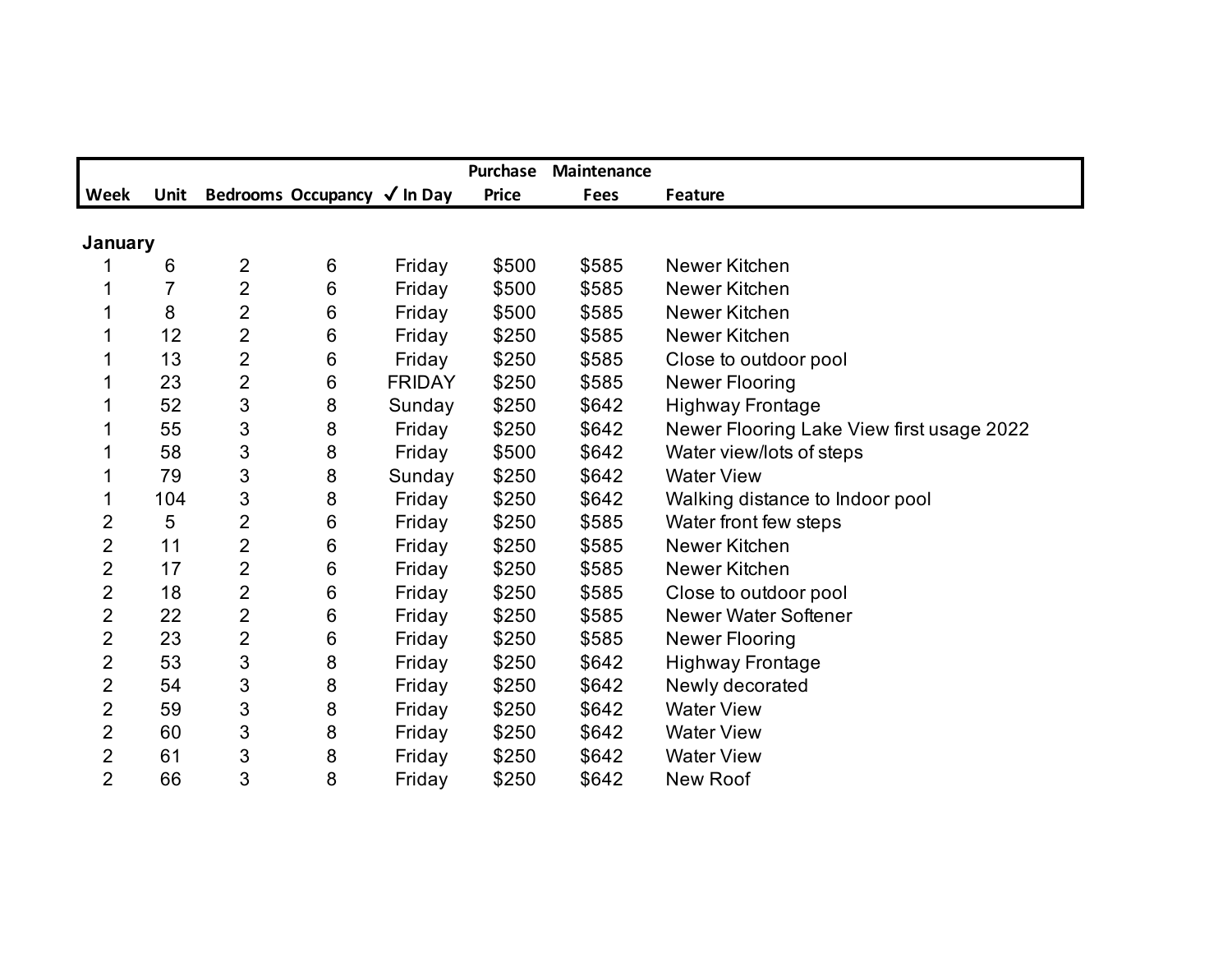| $\overline{2}$ | 75    | 3              | 8     | Sunday | \$250 | \$642 | <b>Water View</b>              |
|----------------|-------|----------------|-------|--------|-------|-------|--------------------------------|
| $\overline{2}$ | 76    | 3              | 8     | Friday | \$250 | \$642 | <b>Water View</b>              |
| $\overline{2}$ | 79    | 3              | 8     | Sunday | \$250 | \$642 | <b>Water View</b>              |
| $\overline{2}$ | 100   | 3              | 8     | Sunday | \$250 | \$642 | <b>Few Steps</b>               |
| $\overline{2}$ | 102   | 3              | 8     | Friday | \$250 | \$642 | Few Steps                      |
| $\overline{2}$ | 110   | 3              | 8     | Sunday | \$500 | \$642 | <b>Close to Indoor Pool</b>    |
| 3              | 4     | $\overline{2}$ | 6     | Friday | \$250 | \$585 | Newer Kitchen First Usage 2022 |
| 3              | 7     | $\overline{2}$ | 6     | Friday | \$250 | \$585 | <b>Water View</b>              |
| 3              | 8     | $\overline{2}$ | $\,6$ | Friday | \$250 | \$585 | Newer Kitchen                  |
| 3              | 10    | $\overline{2}$ | 6     | Friday | \$250 | \$585 | Close to outdoor pool          |
| 3              | 17    | $\overline{2}$ | $\,6$ | Friday | \$500 | \$585 | Newer Kitchen                  |
| 3              | 23    | $\overline{2}$ | $\,6$ | Friday | \$500 | \$585 | Newer Flooring                 |
| 3              | 29    | $\overline{2}$ | 6     | Friday | \$500 | \$585 | <b>Water View</b>              |
| $\sqrt{3}$     | 51    | 3              | 8     | Sunday | \$500 | \$642 | <b>Highway Frontage</b>        |
| 3              | 52    | 3              | 8     | Sunday | \$250 | \$642 | <b>Highway Frontage</b>        |
| 3              | 60    | 3              | 8     | Friday | \$250 | \$642 | Close to water and pool        |
| 3              | 61    | 3              | 8     | Friday | \$250 | \$642 | <b>Water View</b>              |
| 3              | 66    | 3              | 8     | Friday | \$250 | \$642 | <b>Newer Carpet</b>            |
| 3              | 76    | 3              | 8     | Friday | \$500 | \$642 | <b>Water View</b>              |
| $\sqrt{3}$     | 100   | 3              | 8     | Sunday | \$500 | \$642 | Few Steps                      |
| 3              | 111   | 3              | 8     | Friday | \$250 | \$642 | <b>Close to Indoor Pool</b>    |
| 4              | 6     | $\overline{2}$ | 6     | Friday | \$250 | \$585 | Lots of steps great view       |
| 4              | 7     | $\overline{2}$ | 6     | Friday | \$250 | \$585 | Newer Kitchen                  |
| 4              | $9\,$ | $\overline{2}$ | 6     | Friday | \$500 | \$585 | Newer Kitchen                  |
| 4              | 10    | $\overline{2}$ | 6     | Friday | \$250 | \$585 | Close to outdoor pool          |
| 4              | 12    | $\overline{2}$ | 6     | Friday | \$250 | \$585 | Close to outdoor pool          |
| 4              | 13    | $\overline{2}$ | 6     | Friday | \$450 | \$585 | Close to outdoor pool          |
| 4              | 22    | $\overline{2}$ | 6     | Friday | \$250 | \$585 | Lots of steps great view       |
| 4              | 23    | $\overline{2}$ | 6     | Friday | \$500 | \$585 | <b>Newer Flooring</b>          |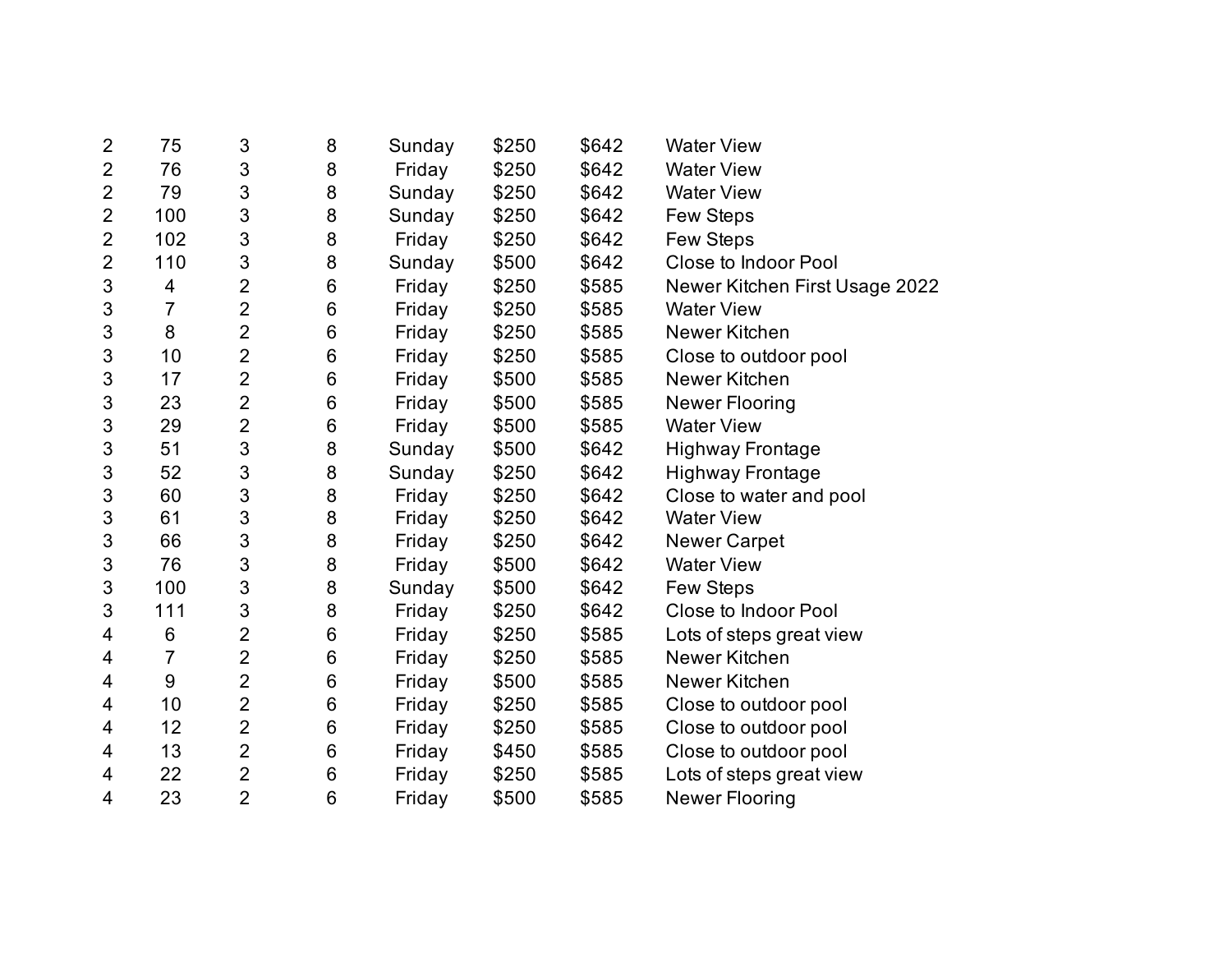| 4        | 51             | 3                         | 8       | Sunday | \$250 | \$642 | <b>Highway Frontage</b>         |
|----------|----------------|---------------------------|---------|--------|-------|-------|---------------------------------|
| 4        | 52             | $\ensuremath{\mathsf{3}}$ | 8       | Sunday | \$250 | \$642 | <b>Highway Frontage</b>         |
| 4        | 57             | 3                         | $\bf 8$ | Friday | \$250 | \$642 | <b>Water View</b>               |
| 4        | 70             | 3                         | 8       | Friday | \$250 | \$642 | Water Front few steps           |
| 4        | 72             | $\sqrt{3}$                | 8       | Friday | \$500 | \$642 | <b>Water View</b>               |
| 4        | 79             | 3                         | 8       | Sunday | \$250 | \$642 | <b>Water View</b>               |
| 4        | 99             | 3                         | 8       | Sunday | \$250 | \$642 | Few Steps                       |
| 4        | 104            | $\sqrt{3}$                | 8       | Friday | \$250 | \$642 | Walking distance to Indoor pool |
| 4        | 110            | 3                         | 8       | Sunday | \$250 | \$582 | Close to Indoor Pool            |
| February |                |                           |         |        |       |       |                                 |
| 5        | 4              | $\overline{2}$            | 6       | Friday | \$250 | \$585 | Newer Kitchen                   |
| 5        | 6              | $\overline{2}$            | 6       | Friday | \$250 | \$585 | Newer Kitchen                   |
| 5        | 7              | $\overline{2}$            | 6       | Friday | \$500 | \$585 | Newer Kitchen                   |
| 5        | 8              | $\overline{2}$            | 6       | Friday | \$250 | \$585 | Newer Kitchen                   |
| 5        | 9              | $\overline{2}$            | 6       | Friday | \$250 | \$585 | Newer Kitchen                   |
| 5        | 11             | $\overline{2}$            | 6       | Friday | \$250 | \$585 | Newer Kitchen                   |
| 5        | 17             | $\overline{2}$            | 6       | Friday | \$250 | \$585 | Newer Kitchen                   |
| 5        | 20             | $\overline{2}$            | 6       | Friday | \$250 | \$585 | Water front few steps           |
| 5        | 23             | $\overline{2}$            | 6       | Friday | \$500 | \$585 | <b>Newer Flooring</b>           |
| 5        | 29             | $\overline{2}$            | 6       | Friday | \$500 | \$585 | <b>Water View</b>               |
| 5        | 58             | 3                         | 8       | Friday | \$250 | \$642 | Water view/lots of steps        |
| 5        | 61             | $\mathfrak{S}$            | $\bf 8$ | Friday | \$500 | \$642 | <b>Water View</b>               |
| 5        | 66             | $\mathfrak{S}$            | 8       | Friday | \$500 | \$642 | Newer carpet                    |
| 5        | 70             | 3                         | 8       | Friday | \$250 | \$642 | <b>Water Front few steps</b>    |
| 5        | 105            | $\mathfrak{S}$            | 8       | Friday | \$250 | \$642 | Walking distance to Indoor Pool |
| 6        | $\overline{2}$ | $\overline{2}$            | $\,6$   | Friday | \$250 | \$585 | Close to the office             |
| 6        | 8              | $\overline{2}$            | 6       | Friday | \$250 | \$585 | Newer Kitchen                   |
| 6        | 9              | $\overline{2}$            | 6       | Friday | \$250 | \$585 | Newer Kitchen                   |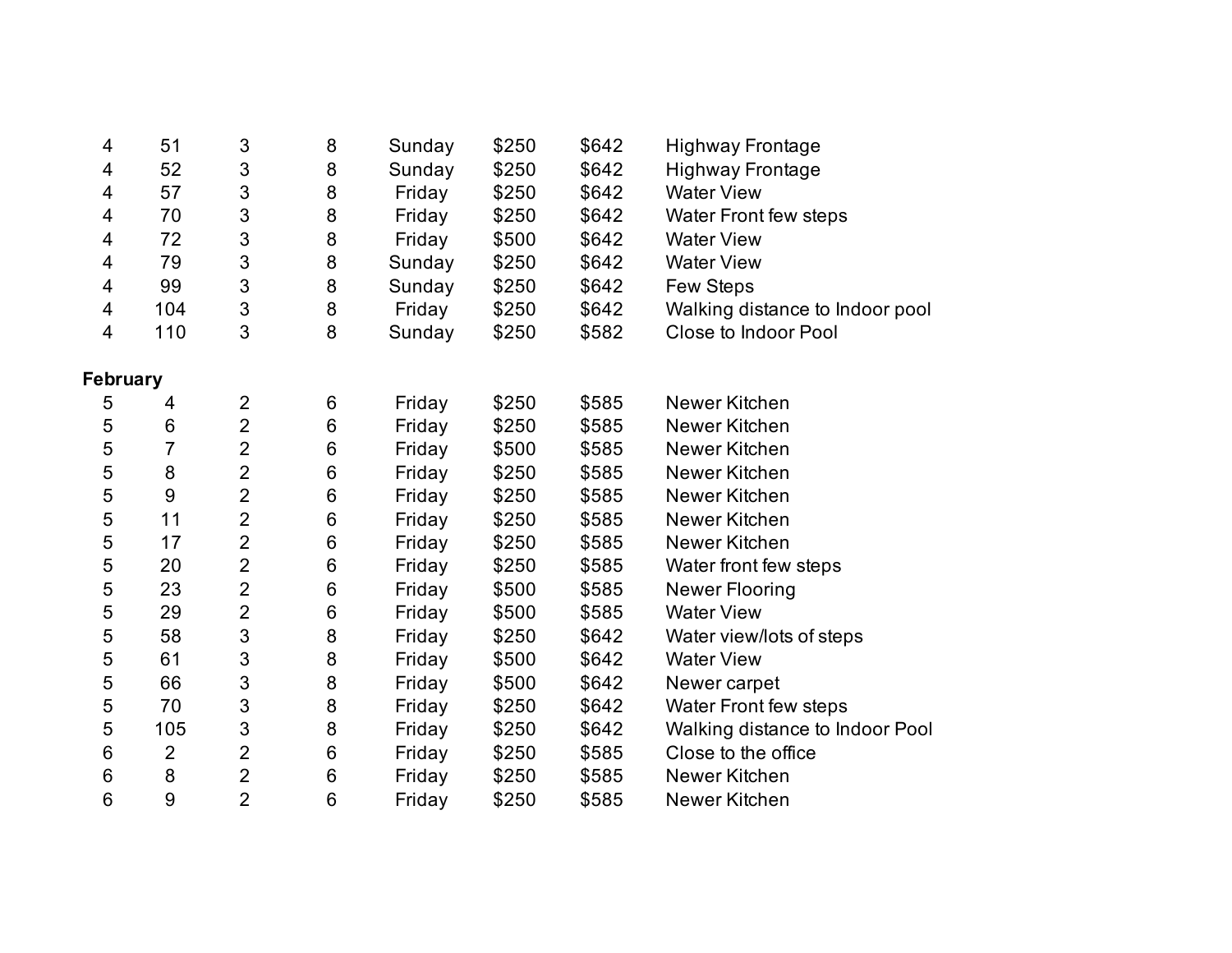| $6\phantom{1}6$ | 13             | $\overline{2}$ | 6       | Friday | \$250 | \$585 | Close to outdoor pool               |
|-----------------|----------------|----------------|---------|--------|-------|-------|-------------------------------------|
| 6               | 17             | $\overline{2}$ | 6       | Friday | \$250 | \$585 | Newer Kitchen                       |
| 6               | 18             | $\overline{2}$ | 6       | Friday | \$250 | \$585 | Close to outdoor pool               |
| 6               | 20             | $\overline{2}$ | $\,6$   | Friday | \$250 | \$585 | Water front few steps               |
| 6               | 23             | $\overline{2}$ | 6       | Friday | \$500 | \$585 | Newer Flooring                      |
| $6\,$           | 51             | 3              | 8       | Sunday | \$250 | \$642 | <b>Highway Frontage</b>             |
| 6               | 60             | 3              | 8       | Friday | \$500 | \$642 | <b>Water View</b>                   |
| 6               | 61             | 3              | 8       | Friday | \$500 | \$642 | <b>Water View</b>                   |
| 6               | 70             | 3              | 8       | Friday | \$250 | \$642 | <b>Water Front few steps</b>        |
| 6               | 76             | 3              | 8       | Friday | \$250 | \$642 | <b>Water View</b>                   |
| 6               | 101            | 3              | 8       | Friday | \$250 | \$642 | Newer Dining Room furnishings       |
| 6               | 104            | 3              | 8       | Friday | \$250 | \$642 | Walking distance to Indoor Pool     |
| 6               | 105            | 3              | 8       | Friday | \$500 | \$642 | Minimum steps larger square footage |
| 6               | 106            | 3              | 8       | Friday | \$250 | \$642 | Walking distance to Indoor Pool     |
| 6               | 110            | 3              | 8       | Sunday | \$500 | \$642 | <b>Close to Indoor Pool</b>         |
| 6               | 111            | 3              | 8       | Friday | \$500 | \$585 | Close to Indoor Pool                |
| 7               | $\overline{2}$ | $\overline{2}$ | 6       | Friday | \$250 | \$585 | Close to the office                 |
| 7               | 4              | $\overline{2}$ | 6       | Friday | \$250 | \$585 | Newer Kitchen                       |
| 7               | 5              | $\overline{c}$ | $\,6$   | Friday | \$250 | \$585 | <b>Few Steps</b>                    |
| 7               | 7              | $\overline{2}$ | 6       | Friday | \$250 | \$585 | Newer Kitchen                       |
| $\overline{7}$  | 8              | $\overline{2}$ | 6       | Friday | \$250 | \$585 | Newer Kitchen                       |
| $\overline{7}$  | 10             | $\overline{2}$ | 6       | Friday | \$500 | \$585 | Newer Kitchen                       |
| $\overline{7}$  | 11             | $\overline{2}$ | 6       | Friday | \$250 | \$585 | Newer Kitchen                       |
| 7               | 17             | $\overline{2}$ | 6       | Friday | \$250 | \$585 | Newer Kitchen                       |
| $\overline{7}$  | 18             | $\overline{2}$ | 6       | Friday | \$250 | \$585 | Close to outdoor pool               |
| 7               | 51             | 3              | $\,8\,$ | Sunday | \$250 | \$642 | <b>Highway Frontage</b>             |
| $\overline{7}$  | 52             | 3              | 8       | Sunday | \$500 | \$642 | <b>Highway Frontage</b>             |
| $\overline{7}$  | 53             | 3              | 8       | Friday | \$500 | \$642 | <b>Newer Carpet</b>                 |
| 7               | 57             | 3              | 8       | Friday | \$250 | \$642 | <b>Water View</b>                   |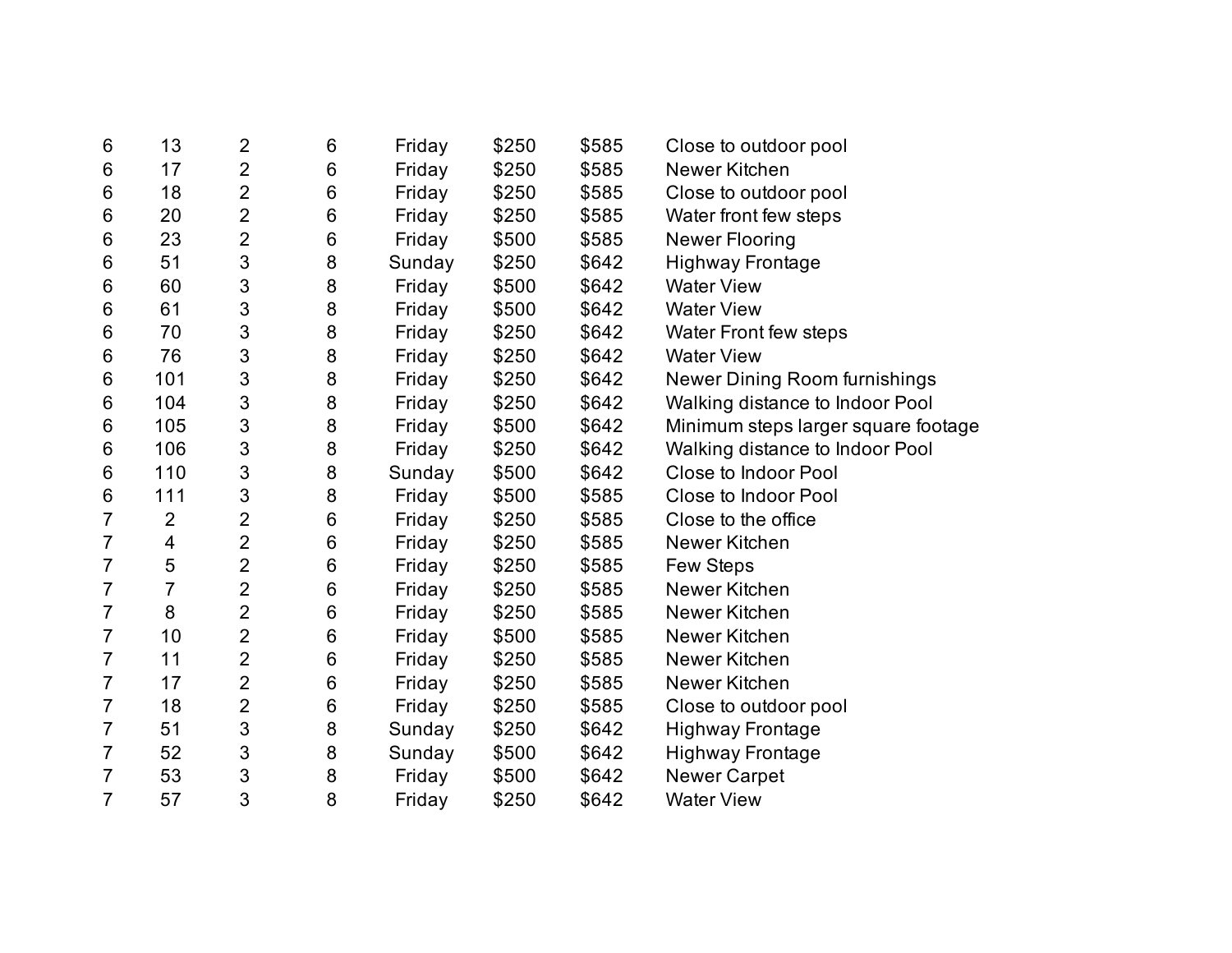| 7 | 58  | 3              | 8 | Friday | \$250 | \$642 | <b>Water View</b>                   |
|---|-----|----------------|---|--------|-------|-------|-------------------------------------|
| 7 | 72  | 3              | 8 | Friday | \$250 | \$642 | <b>Water View</b>                   |
| 7 | 75  | 3              | 8 | Sunday | \$250 | \$642 | <b>Water View</b>                   |
| 7 | 76  | 3              | 8 | Friday | \$250 | \$642 | <b>Water front</b>                  |
| 7 | 79  | 3              | 8 | Sunday | \$250 | \$642 | Water front few steps               |
| 7 | 110 | 3              | 8 | Sunday | \$250 | \$642 | Close to indoor pool                |
| 8 | 5   | $\overline{2}$ | 6 | Friday | \$250 | \$585 | Few Steps                           |
| 8 | 7   | $\overline{2}$ | 6 | Friday | \$500 | \$585 | Water view                          |
| 8 | 8   | $\overline{2}$ | 6 | Friday | \$500 | \$585 | Newer Kitchen                       |
| 8 | 9   | $\overline{2}$ | 6 | Friday | \$500 | \$585 | Newer Kitchen                       |
| 8 | 12  | $\overline{2}$ | 6 | Friday | \$500 | \$585 | Newer Kitchen close to outdoor pool |
| 8 | 13  | $\overline{2}$ | 6 | Friday | \$500 | \$585 | Close to outdoor pool               |
| 8 | 18  | $\overline{2}$ | 6 | Friday | \$500 | \$585 | Close to outdoor pool               |
| 8 | 20  | $\overline{2}$ | 6 | Friday | \$500 | \$585 | Few Steps                           |
| 8 | 23  | $\overline{2}$ | 6 | Friday | \$500 | \$585 | Lots of steps great view            |
| 8 | 30  | $\overline{2}$ | 6 | Friday | \$500 | \$585 | <b>Water View</b>                   |
| 8 | 55  | 3              | 8 | Friday | \$500 | \$642 | <b>Water View</b>                   |
| 8 | 57  | 3              | 8 | Friday | \$500 | \$642 | Water View lots of steps            |
| 8 | 61  | 3              | 8 | Friday | \$500 | \$642 | <b>Water View</b>                   |
| 8 | 62  | $\sqrt{3}$     | 8 | Friday | \$500 | \$642 | Water View few steps                |
| 8 | 66  | 3              | 8 | Friday | \$500 | \$642 | <b>Newer Carpet</b>                 |
| 8 | 70  | 3              | 8 | Friday | \$500 | \$642 | Water View few steps                |
| 8 | 79  | 3              | 8 | Sunday | \$500 | \$642 | <b>Water View</b>                   |
| 8 | 101 | 3              | 8 | Friday | \$500 | \$642 | Newer Dining Room furnishings       |
| 8 | 102 | $\sqrt{3}$     | 8 | Friday | \$500 | \$642 | Few steps                           |
| 8 | 104 | 3              | 8 | Friday | \$500 | \$642 | Walking distance to Indoor Pool     |
| 8 | 111 | 3              | 8 | Friday | \$500 | \$642 | Close to indoor pool                |

**March**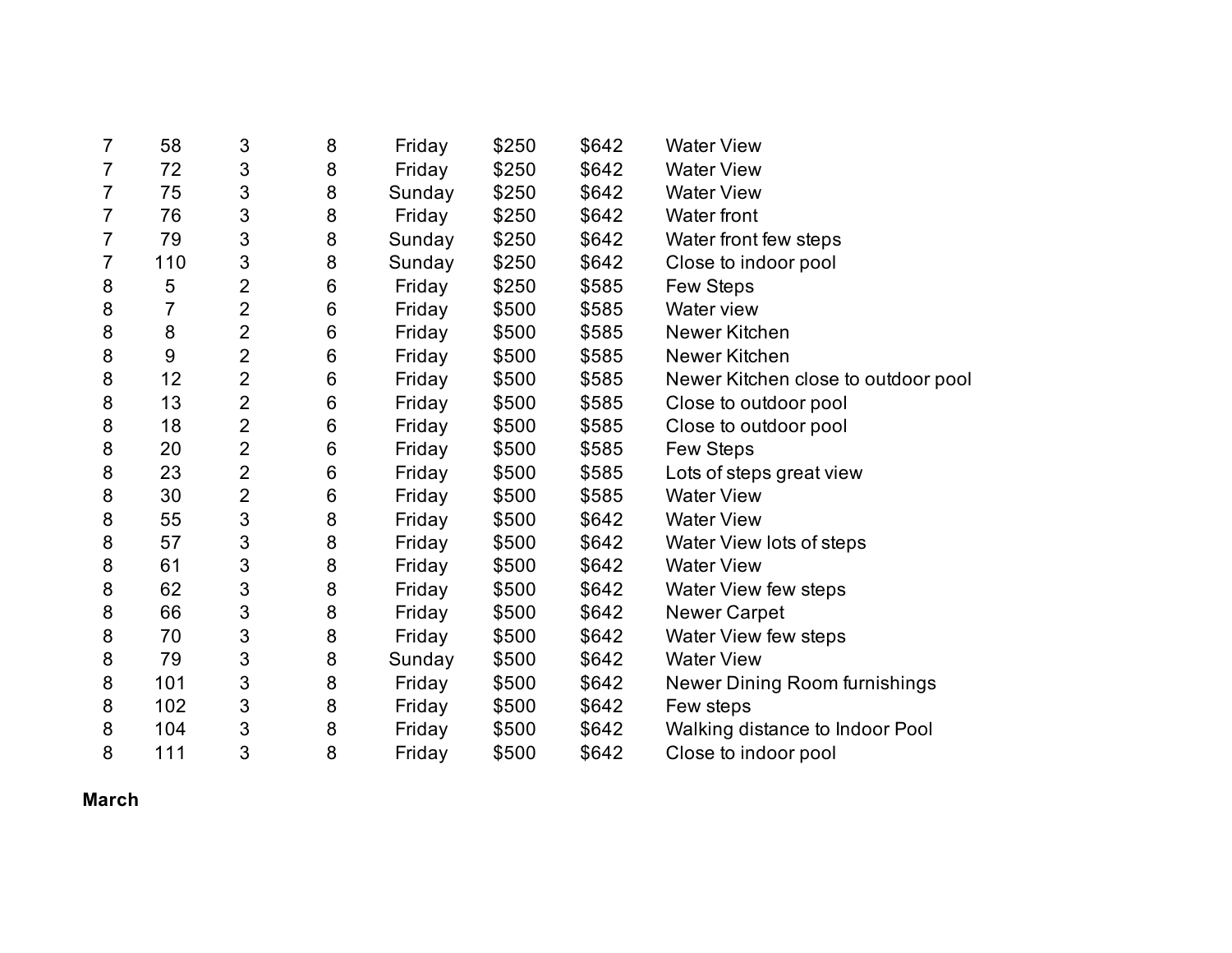| 9  | $\overline{2}$ | $\overline{2}$ | 6 | Friday | \$250 | \$585 | Close to Office                 |
|----|----------------|----------------|---|--------|-------|-------|---------------------------------|
| 9  | 4              | $\overline{2}$ | 6 | Friday | \$500 | \$585 | Newer Kitchen                   |
| 9  | 6              | $\overline{2}$ | 6 | Friday | \$250 | \$585 | Newer Kitchen                   |
| 9  | 10             | $\overline{2}$ | 6 | Friday | \$250 | \$585 | Newer Kitchen                   |
| 9  | 13             | $\overline{2}$ | 6 | Friday | \$250 | \$585 | Newer Kitchen                   |
| 9  | 18             | $\overline{2}$ | 6 | Friday | \$250 | \$585 | Close to outdoor pool           |
| 9  | 20             | $\overline{2}$ | 6 | Friday | \$500 | \$585 | Water front few steps           |
| 9  | 52             | 3              | 8 | Sunday | \$500 | \$642 | <b>Highway Frontage</b>         |
| 9  | 53             | 3              | 8 | Friday | \$250 | \$642 | <b>Newer Carpet</b>             |
| 9  | 56             | 3              | 8 | Friday | \$250 | \$642 | <b>Water View</b>               |
| 9  | 60             | 3              | 8 | Friday | \$500 | \$642 | <b>Water View</b>               |
| 9  | 61             | 3              | 8 | Friday | \$500 | \$642 | <b>Water View</b>               |
| 9  | 99             | 3              | 8 | Sunday | \$500 | \$642 | Few Steps                       |
| 9  | 100            | 3              | 8 | Sunday | \$500 | \$642 | <b>Few Steps</b>                |
| 9  | 104            | 3              | 8 | Friday | \$500 | \$642 | Walking distance to Indoor pool |
| 9  | 105            | 3              | 8 | Friday | \$500 | \$642 | Newer Kitchen                   |
| 10 | 4              | $\overline{2}$ | 6 | Friday | \$500 | \$585 | Newer Kitchen                   |
| 10 | 7              | $\overline{2}$ | 6 | Friday | \$500 | \$585 | Newer Kitchen                   |
| 10 | 8              | $\overline{2}$ | 6 | Friday | \$500 | \$585 | Newer Kitchen                   |
| 10 | 9              | $\overline{2}$ | 6 | Friday | \$500 | \$585 | Newer Kitchen                   |
| 10 | 10             | $\overline{2}$ | 6 | Friday | \$500 | \$585 | Newer Kitchen                   |
| 10 | 13             | $\overline{2}$ | 6 | Friday | \$500 | \$585 | Newer Kitchen                   |
| 10 | 17             | $\overline{2}$ | 6 | Friday | \$500 | \$585 | Newer Kitchen                   |
| 10 | 18             | $\overline{2}$ | 6 | Friday | \$500 | \$585 | Close to outdoor pool           |
| 10 | 22             | $\overline{2}$ | 6 | Friday | \$500 | \$585 | <b>Newer Water Softener</b>     |
| 10 | 58             | 3              | 8 | Friday | \$500 | \$642 | Water view/lots of steps        |
| 10 | 60             | 3              | 8 | Friday | \$500 | \$642 | <b>Water View</b>               |
| 10 | 72             | 3              | 8 | Friday | \$500 | \$642 | <b>Water View</b>               |
| 10 | 99             | 3              | 8 | Sunday | \$500 | \$642 | <b>Few Steps</b>                |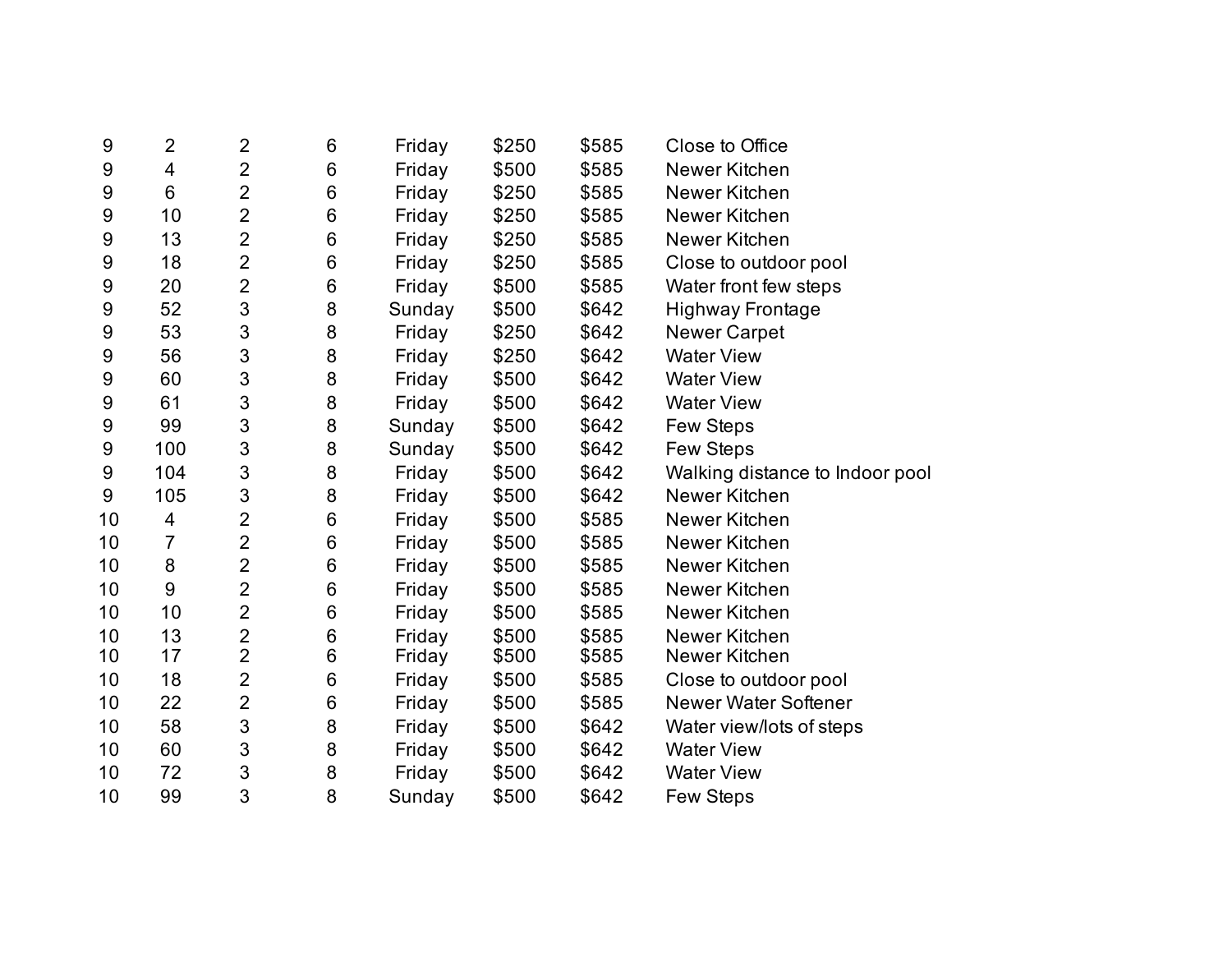| 11           | $6\phantom{1}6$         | $\overline{2}$ | 6     | Friday | \$500 | \$585 | Newer Kitchen                       |
|--------------|-------------------------|----------------|-------|--------|-------|-------|-------------------------------------|
| 11           | 10                      | $\overline{2}$ | 6     | Friday | \$500 | \$585 | Newer Kitchen                       |
| 11           | 58                      | 3              | 8     | Friday | \$500 | \$642 | Water view/lots of steps            |
| 11           | 101                     | 3              | 8     | Friday | \$500 | \$642 | Newer Dining Room furnishings       |
| 11           | 104                     | 3              | 8     | Friday | \$500 | \$642 | Walking distance to Indoor pool     |
| 12           | $\overline{2}$          | $\overline{2}$ | 6     | Friday | \$500 | \$642 | Newer Kitchen                       |
| 12           | 8                       | $\overline{2}$ | $\,6$ | Friday | \$500 | \$585 | Newer Kitchen                       |
| 12           | 9                       | $\overline{2}$ | 6     | Friday | \$500 | \$585 | Newer Kitchen                       |
| 12           | 11                      | $\overline{2}$ | $\,6$ | Friday | \$500 | \$585 | Newer kitchen close to outdoor pool |
| 12           | 18                      | $\overline{2}$ | $\,6$ | Friday | \$500 | \$585 | Second tier walk to outdoor pool    |
| 12           | 23                      | $\overline{2}$ | 6     | Friday | \$500 | \$585 | <b>Newer Flooring</b>               |
| 12           | 58                      | 3              | 8     | Friday | \$500 | \$642 | Water view/lots of steps            |
| 12           | 60                      | 3              | 8     | Friday | \$500 | \$642 | Water view                          |
| 12           | 62                      | 3              | 8     | Friday | \$500 | \$642 | <b>Water View Few Steps</b>         |
| 12           | 66                      | 3              | 8     | Friday | \$500 | \$642 | <b>Newer Carpet</b>                 |
| 12           | 76                      | 3              | 8     | Friday | \$500 | \$642 | <b>Water View</b>                   |
| 12           | 99                      | 3              | 8     | Sunday | \$500 | \$642 | Few Steps                           |
| 12           | 110                     | 3              | 8     | Sunday | \$500 | \$642 | <b>Close to indoor Pool</b>         |
| 13           | $\overline{2}$          | $\overline{2}$ | 6     | Friday | \$500 | \$585 | close to Indoor Pool                |
| 13           | $\overline{\mathbf{4}}$ | $\overline{2}$ | $\,6$ | Friday | \$500 | \$585 | Newer Kitchen                       |
| 13           | 20                      | $\overline{2}$ | 6     | Friday | \$500 | \$585 | No steps                            |
| 13           | 54                      | 3              | 8     | Friday | \$500 | \$642 | Newer décor and furnishing          |
| 13           | 62                      | 3              | 8     | Friday | \$500 | \$642 | <b>Water View Few Steps</b>         |
| 13           | 70                      | 3              | 8     | Friday | \$500 | \$642 | <b>Water Front few steps</b>        |
| 13           | 22                      | $\overline{2}$ | $\,6$ | Friday | \$500 | \$585 | <b>Newer Water Softener</b>         |
| 13           | 110                     | 3              | 8     | Sunday | \$500 | \$642 | Close to indoor pool                |
|              |                         |                |       |        |       |       |                                     |
| <b>April</b> |                         |                |       |        |       |       |                                     |
| 14           | $\overline{2}$          | $\overline{2}$ | 6     | Friday | \$500 | \$585 | Close to Office                     |
|              |                         |                |       |        |       |       |                                     |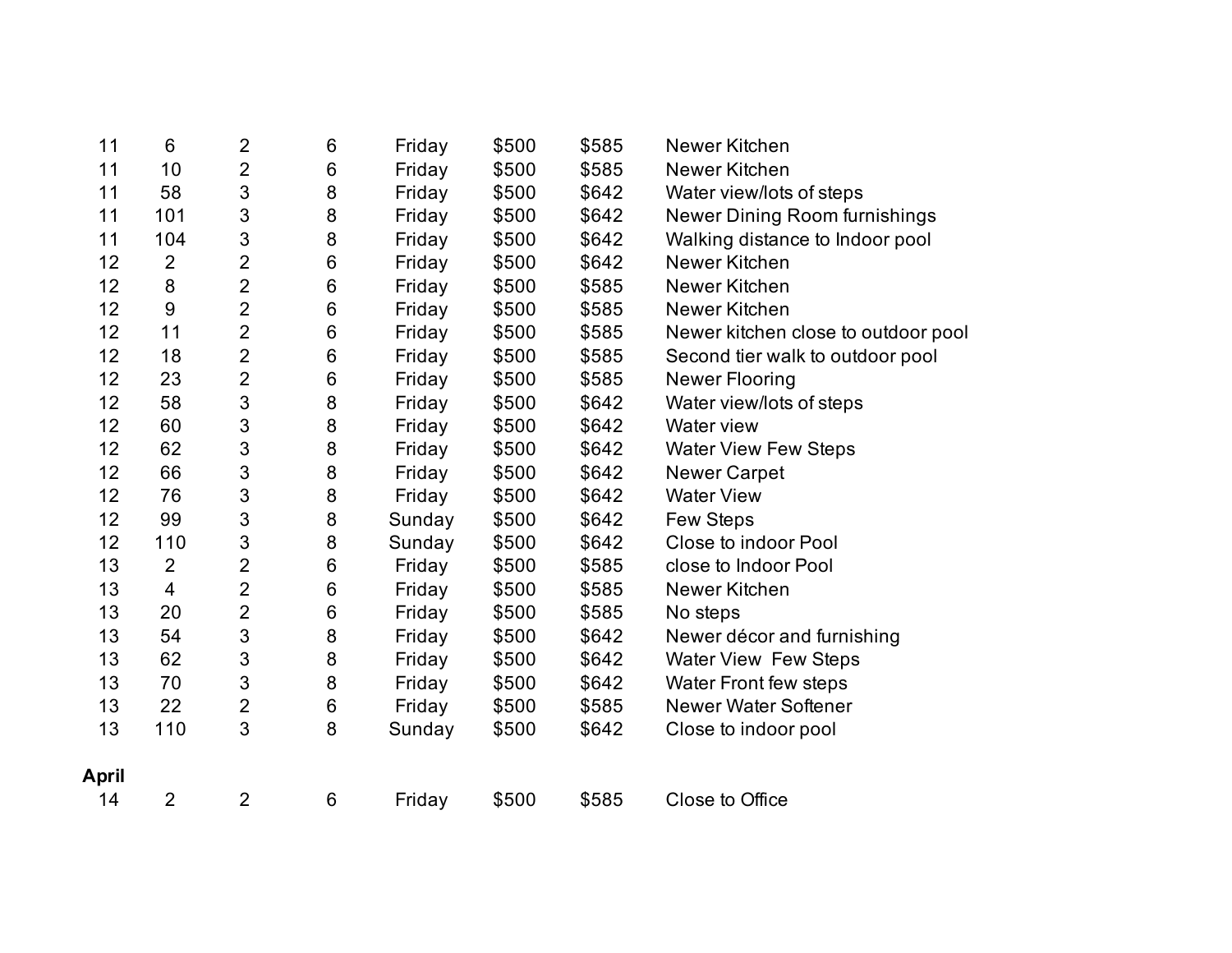| 14  | 4                        | $\overline{2}$            | 6       | Friday | \$500 | \$585 | Newer Kitchen                            |
|-----|--------------------------|---------------------------|---------|--------|-------|-------|------------------------------------------|
| 14  | 5                        | $\overline{2}$            | 6       | Friday | \$500 | \$585 | Few steps Lake View                      |
| 14  | 13                       | $\overline{2}$            | $\,6$   | Friday | \$500 | \$585 | Close to outdoor pool                    |
| 14  | 60                       | $\ensuremath{\mathsf{3}}$ | 8       | Friday | \$500 | \$642 | <b>Water View</b>                        |
| 14  | 76                       | 3                         | 8       | Friday | \$500 | \$642 | <b>Water View</b>                        |
| 15  | $\overline{\mathcal{A}}$ | $\overline{2}$            | $\,6$   | Friday | \$500 | \$585 | Newer Kitchen                            |
| 15  | 8                        | $\overline{2}$            | 6       | Friday | \$500 | \$585 | Newer Kitchen                            |
| 15  | 13                       | $\overline{2}$            | $\,6$   | Friday | \$500 | \$585 | Close to outdoor pool                    |
| 15  | 17                       | $\overline{2}$            | $\,6$   | Friday | \$500 | \$585 | Close to outdoor pool                    |
| 15  | 18                       | 2                         | $\,6$   | Friday | \$500 | \$585 | Close to outdoor pool                    |
| 15  | 29                       | $\overline{2}$            | $\,6$   | Friday | \$500 | \$585 | <b>Wonderful View</b>                    |
| 15  | 58                       | $\mathfrak{S}$            | 8       | Friday | \$500 | \$642 | New décor and furnishing and wooded view |
| 15  | 70                       | $\sqrt{3}$                | $\bf 8$ | Friday | \$500 | \$642 | <b>Water View Few steps</b>              |
| 16  | 5                        | $\overline{2}$            | $\,6$   | Friday | \$500 | \$585 | water front 1 step                       |
| 16  | 6                        | $\overline{2}$            | $\,6$   | Friday | \$500 | \$585 | Newer Kitchen                            |
| 16  | 11                       | $\overline{2}$            | $\,6$   | Friday | \$500 | \$585 | Newer Kitchen                            |
| 16  | 12                       | $\overline{2}$            | $\,6$   | Friday | \$500 | \$585 | Close to outdoor pool                    |
| 16  | 17                       | $\overline{2}$            | $\,6$   | Friday | \$500 | \$585 | Newer Kitchen                            |
| 16  | 30                       | $\overline{2}$            | $\,6$   | Friday | \$500 | \$585 | <b>Water View</b>                        |
| 17  | 53                       | $\sqrt{3}$                | $\bf 8$ | Friday | \$500 | \$642 | <b>Newer Carpet</b>                      |
| 17  | 56                       | $\sqrt{3}$                | $\bf 8$ | Friday | \$500 | \$642 | <b>Water View</b>                        |
| 17  | 102                      | 3                         | 8       | Friday | \$500 | \$642 | Few steps                                |
| May |                          |                           |         |        |       |       |                                          |
| 18  | 10                       | $\overline{2}$            | 6       | Friday | \$500 | \$585 | Newer Kitchen                            |
| 18  | 13                       | $\overline{2}$            | $\,6$   | Friday | \$500 | \$585 | Close to outdoor pool                    |
| 18  | 99                       | 3                         | $\bf 8$ | Sunday | \$500 | \$642 | Few Steps                                |
| 18  | 104                      | $\sqrt{3}$                | 8       | Friday | \$500 | \$642 | Walk to pool and courts                  |
| 19  | 4                        | $\overline{2}$            | 6       | Friday | \$500 | \$585 | Newer Kitchen                            |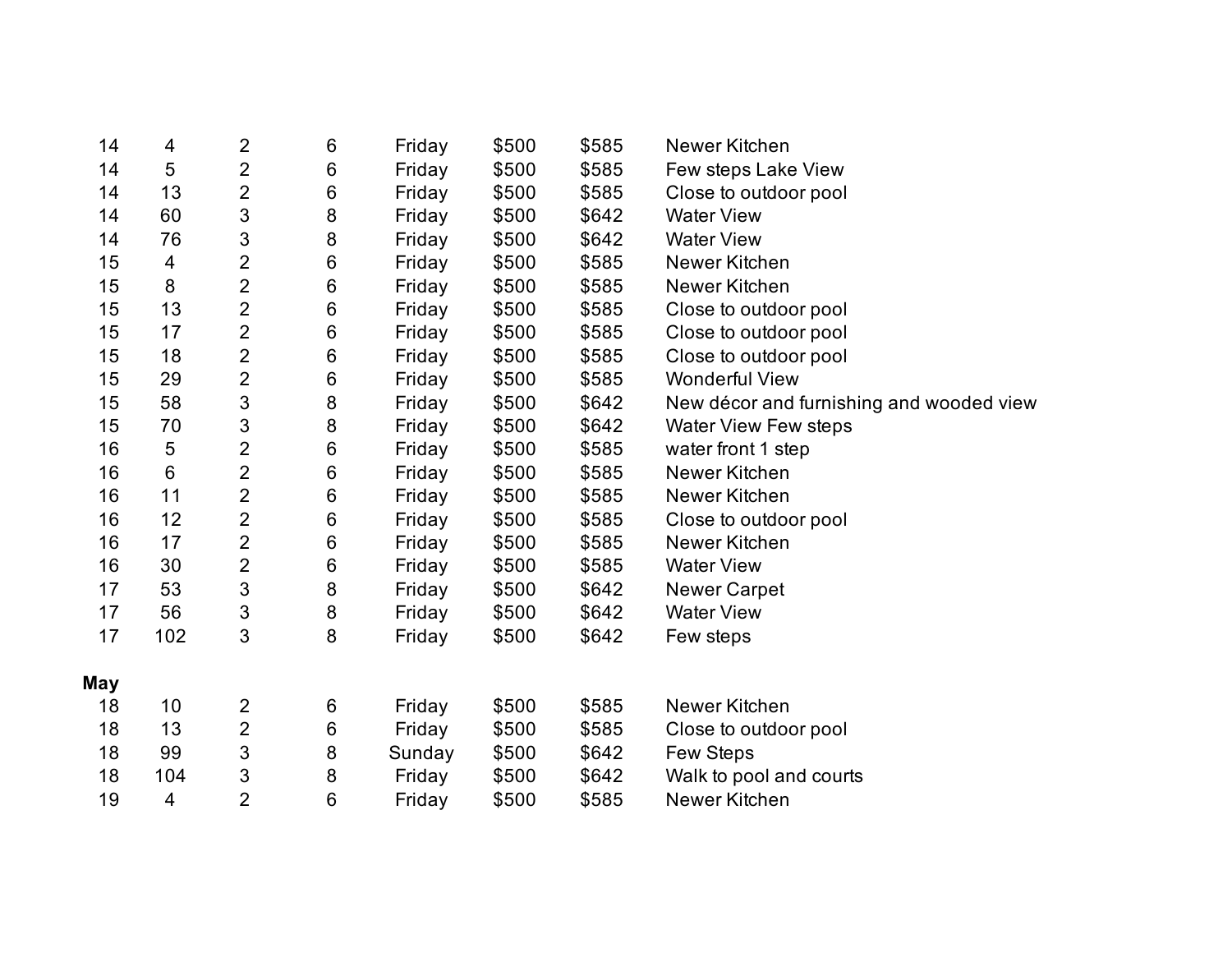| 19 | 102 | 3 | 8 | Friday | \$500   | \$642 | <b>Few Steps</b>                     |
|----|-----|---|---|--------|---------|-------|--------------------------------------|
| 19 | 106 | 3 | 8 | Friday | \$500   | \$642 | Close to indoor pool                 |
| 20 | 2   | 2 | 6 | Friday | \$500   | \$585 | Close to the Office First usage 2021 |
| 20 | 4   | 2 | 6 | Friday | \$750   | \$585 | Newer Kitchen                        |
| 20 | 8   | 2 | 6 | Friday | \$750   | \$585 | Newer Kitchen                        |
| 20 | 12  | 2 | 6 | Friday | \$750   | \$585 | Newer Kitchen                        |
| 20 | 52  | 3 | 8 | Sunday | \$500   | \$642 | Highway frontage First usage 2021    |
| 20 | 105 | 3 | 8 | Friday | \$500   | \$642 | Newer Kitchen                        |
| 21 | 4   | 2 | 6 | Friday | \$500   | \$585 | Newer kitchen                        |
| 21 | 6   | 2 | 6 | Friday | \$500   | \$585 | Great second tier view               |
| 21 | 30  | 2 | 6 | Friday | \$1,000 | \$585 | Water front great view               |
| 21 | 100 | 3 | 8 | Sunday | \$1,000 | \$642 | Secluded great second tier view      |

# **No weeks for sale available June through August but check TreetopVillage.net for rental opportunities**

| <b>September</b> |     |                |   |        |         |       |                                      |
|------------------|-----|----------------|---|--------|---------|-------|--------------------------------------|
| 35               | 2   | 2              | 6 | Friday | \$500   | \$585 | Close to the Office First usage 2021 |
| 35               | 11  | 2              | 6 | Friday | \$750   | \$585 | Newer Kitchen                        |
| 35               | 106 | 3              | 8 | Friday | \$1,000 | \$642 | Close to indoor pool                 |
| 35               | 17  | $\overline{2}$ | 6 | Friday | \$500   | \$585 | Newer Kitchen                        |
| 36               | 6   | $\overline{2}$ | 6 | Friday | \$500   | \$585 | Great second tier view               |
| 36               | 8   | $\overline{2}$ | 6 | Friday | \$500   | \$585 | Newer Kitchen                        |
| 36               | 18  | $\overline{2}$ | 6 | Friday | \$500   | \$585 | Close to outdoor pool                |
| 36               | 29  | 2              | 6 | Friday | \$1,000 | \$585 | <b>Great Waterfront View</b>         |
| 36               | 55  | 3              | 8 | Friday | \$1,000 | \$642 | Lake view and newer flooring         |
| 36               | 77  | 3              | 8 | Friday | \$1,000 | \$642 | Waterfront                           |
| 36               | 100 | 3              | 8 | Sunday | \$1,000 | \$642 | Secluded great second tier view      |
| 36               | 101 | 3              | 8 | Friday | \$1,000 | \$642 | Newer dining room furnishing         |
| 37               | 9   | $\overline{2}$ | 6 | Friday | \$500   | \$585 | Newer Kitchen                        |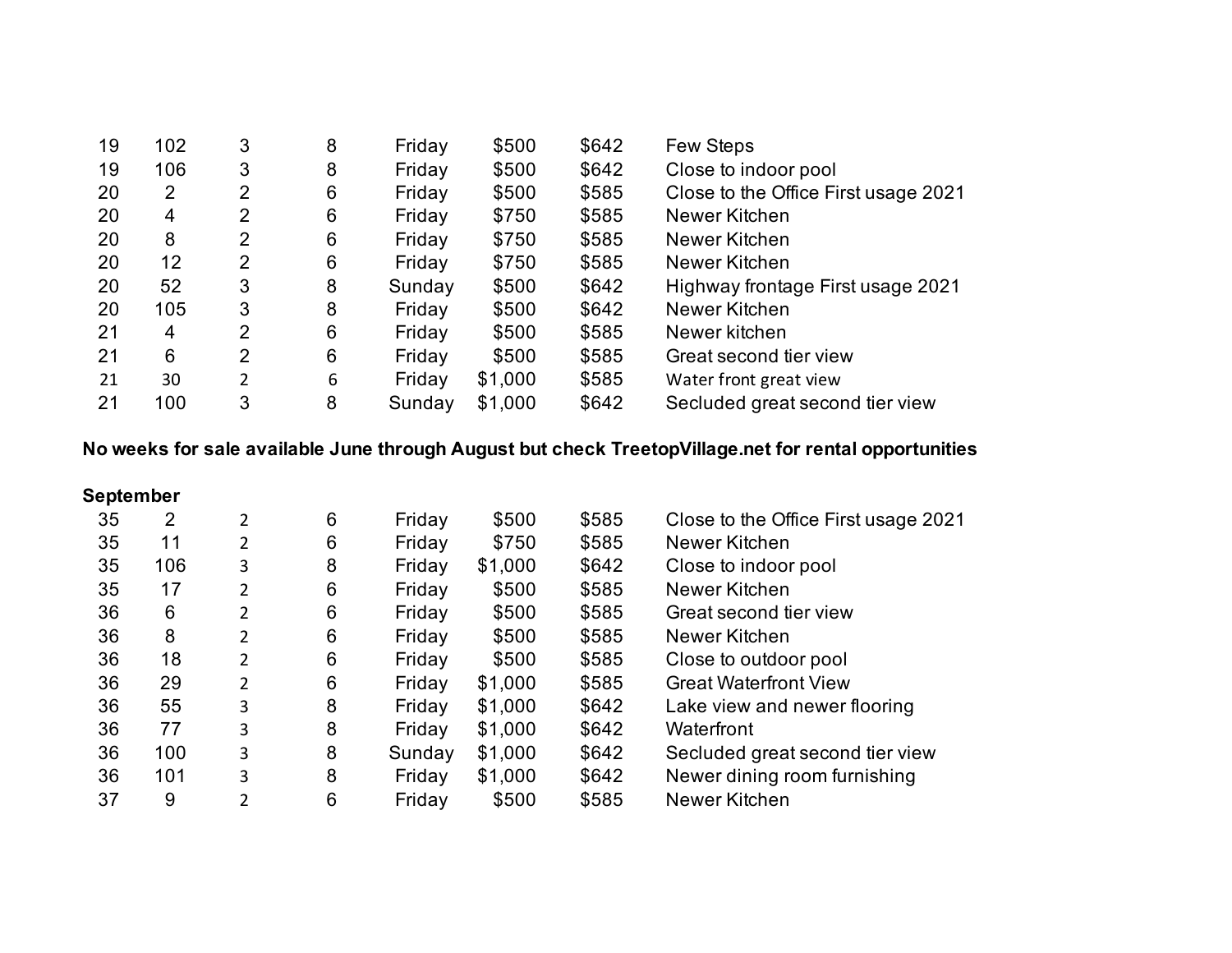| 37      | 10             | 2                       | 6 | Friday | \$750   | \$585 | Waterfront                                    |
|---------|----------------|-------------------------|---|--------|---------|-------|-----------------------------------------------|
| 37      | 12             | $\overline{2}$          | 6 | Friday | \$750   | \$585 | Newer Kitchen, water view & near outdoor pool |
| 37      | 18             | $\overline{\mathbf{c}}$ | 6 | Friday | \$500   | \$585 | Close to outdoor pool                         |
| 37      | 53             | 3                       | 8 | Friday | \$500   | \$642 | <b>Newer Carpet</b>                           |
| 38      | $\overline{2}$ | 2                       | 6 | Friday | \$1,000 | \$585 | Close to Office first usage 2021              |
| 38      | 6              | $\overline{2}$          | 6 | Friday | \$1,000 | \$585 | Great second tier view                        |
| 38      | 10             | 2                       | 6 | Friday | \$1,000 | \$585 | Newer Kitchen first usage 2021                |
| 38      | 13             | 2                       | 6 | Friday | \$1,000 | \$585 | close to outdoor pool                         |
| 39      | $\overline{2}$ | $\overline{2}$          | 6 | Friday | \$1,000 | \$585 | Close to Office first usage 2021              |
| 39      | 10             | $\overline{2}$          | 6 | Friday | \$1,000 | \$585 | Newer Kitchen                                 |
| 39      | 11             | $\overline{2}$          | 6 | Friday | \$1,000 | \$585 | Newer Kitchen                                 |
| 39      | 23             | $\overline{2}$          | 6 | Friday | \$1,000 | \$585 | <b>Newer Flooring</b>                         |
| 39      | 51             | 3                       | 8 | Sunday | \$1,000 | \$642 | Highway Frontage First Usage 2021             |
| 39      | 52             | 3                       | 8 | Sunday | \$1,000 | \$642 | Highway Frontage First Usage 2021             |
| 39      | 100            | 3                       | 8 | Sunday | \$1,000 | \$642 | Secluded great second tier view               |
| 39      | 102            | 3                       | 8 | Friday | \$1,000 | \$642 | few steps                                     |
| October |                |                         |   |        |         |       |                                               |
| 40      | 7              | 2                       | 6 | Friday | \$500   | \$585 | Newer Kitchen                                 |
| 40      | 8              | $\overline{2}$          | 6 | Friday | \$500   | \$585 | Newer Kitchen                                 |
| 40      | $9\,$          | $\overline{2}$          | 6 | Friday | \$1,000 | \$585 | Newer Kitchen                                 |
| 40      | 22             | $\overline{2}$          | 6 | Friday | \$500   | \$585 | <b>Newer Water Softener</b>                   |
| 40      | 58             | 3                       | 8 | Friday | \$500   | \$642 | Water view/lots of steps                      |
| 40      | 104            | 3                       | 8 | Friday | \$500   | \$642 | Close to Indoor Pool first usage 2021         |
| 41      | $\overline{7}$ | $\overline{2}$          | 6 | Friday | \$500   | \$585 | Newer Kitchen                                 |
| 41      | $9\,$          | $\overline{2}$          | 6 | Friday | \$500   | \$585 | Newer Kitchen                                 |
| 41      | 11             | $\overline{2}$          | 6 | Friday | \$500   | \$585 | Newer Kitchen                                 |
| 41      | 13             | 2                       | 6 | Friday | \$500   | \$585 | Close to outdoor pool                         |
| 41      | 18             | $\overline{2}$          | 6 | Friday | \$500   | \$585 | Close to outdoor pool first usage 2021        |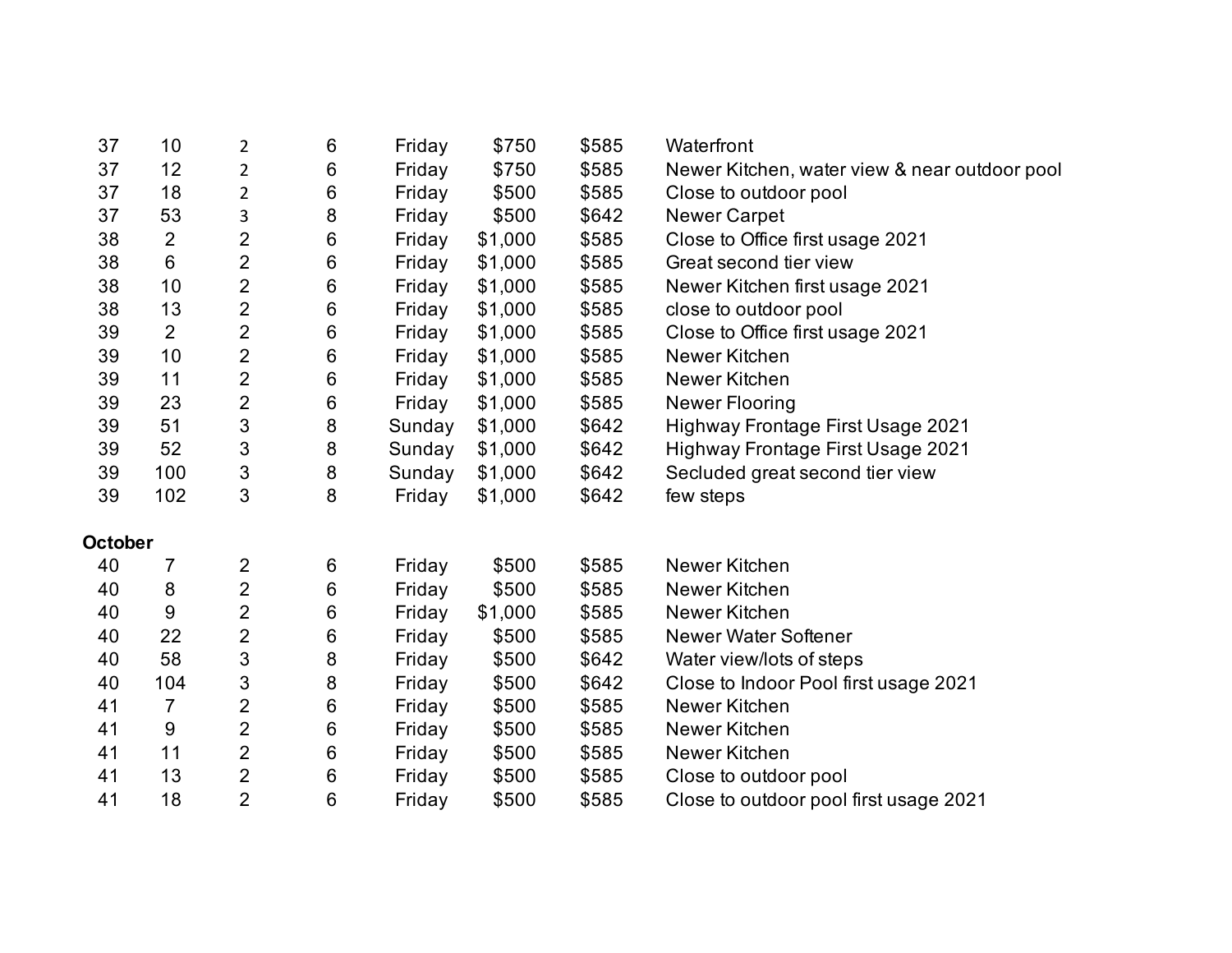| 41              | 58             | 3                         | 8     | Friday | \$750   | \$642 | Water view/lots of steps              |
|-----------------|----------------|---------------------------|-------|--------|---------|-------|---------------------------------------|
| 41              | 102            | 3                         | 8     | Friday | \$1,000 | \$642 | Few Steps                             |
| 42              | $\overline{2}$ | $\overline{2}$            | 6     | Friday | \$500   | \$585 | Close to Office first usage 2021      |
| 42              | $\overline{4}$ | $\overline{2}$            | 6     | Friday | \$500   | \$585 | Newer Kitchen                         |
| 42              | 8              | $\overline{2}$            | 6     | Friday | \$500   | \$585 | Newer Kitchen first usage 2021        |
| 42              | 10             | $\overline{2}$            | $\,6$ | Friday | \$500   | \$585 | Newer Kitchen First usage 2021        |
| 42              | 11             | $\overline{2}$            | 6     | Friday | \$500   | \$585 | Newer Kitchen                         |
| 42              | 22             | $\overline{2}$            | 6     | Friday | \$500   | \$585 | Newer Water Softener                  |
| 42              | 57             | 3                         | 8     | Friday | \$500   | \$642 | Newer Kitchen                         |
| 42              | 58             | 3                         | 8     | Friday | \$500   | \$642 | Water view/lots of steps              |
| 43              | $\overline{4}$ | $\overline{2}$            | 6     | Friday | \$500   | \$585 | Newer Kitchen                         |
| 43              | 11             | $\overline{2}$            | 6     | Friday | \$500   | \$585 | Newer Kitchen                         |
| 43              | 62             | 3                         | 8     | Friday | \$500   | \$642 | Water View few steps first usage 2021 |
| 43              | 70             | 3                         | 8     | Friday | \$500   | \$642 | Water Front First usage 2021          |
| 43              | 76             | 3                         | 8     | Friday | \$500   | \$642 |                                       |
| 43              | 106            | $\ensuremath{\mathsf{3}}$ | 8     | Friday | \$250   | \$642 | <b>Close to Indoor Pool</b>           |
| 43              | 110            | 3                         | 8     | Sunday | \$250   | \$642 | Close to Indoor Pool                  |
| 44              | $\overline{4}$ | $\overline{2}$            | 6     | Friday | \$250   | \$585 | Newer Kitchen First usage 2021        |
| 44              | 30             | $\overline{2}$            | 6     | Friday | \$250   | \$585 | Water front                           |
| 44              | 55             | 3                         | 8     | Friday | \$250   | \$642 | few steps                             |
| <b>November</b> |                |                           |       |        |         |       |                                       |
| 45              | 2              | $\mathbf 2$               | 6     | Friday | \$500   | \$585 | close to the office                   |
| 45              | 4              | $\overline{2}$            | 6     | Friday | \$500   | \$585 | Newer Kitchen                         |
| 45              | 5              | $\overline{2}$            | 6     | Friday | \$500   | \$585 | Few Steps Water View First usage 2021 |
| 45              | 11             | $\overline{2}$            | 6     | Friday | \$500   | \$585 | Newer Kitchen                         |
| 45              | 22             | $\overline{2}$            | $\,6$ | Friday | \$500   | \$585 | Newer Water Softener                  |
| 45              | 53             | 3                         | 8     | Friday | \$500   | \$642 | <b>Newer Carpet</b>                   |
| 45              | 55             | 3                         | 8     | Friday | \$500   | \$642 | Newer Flooring Lake View              |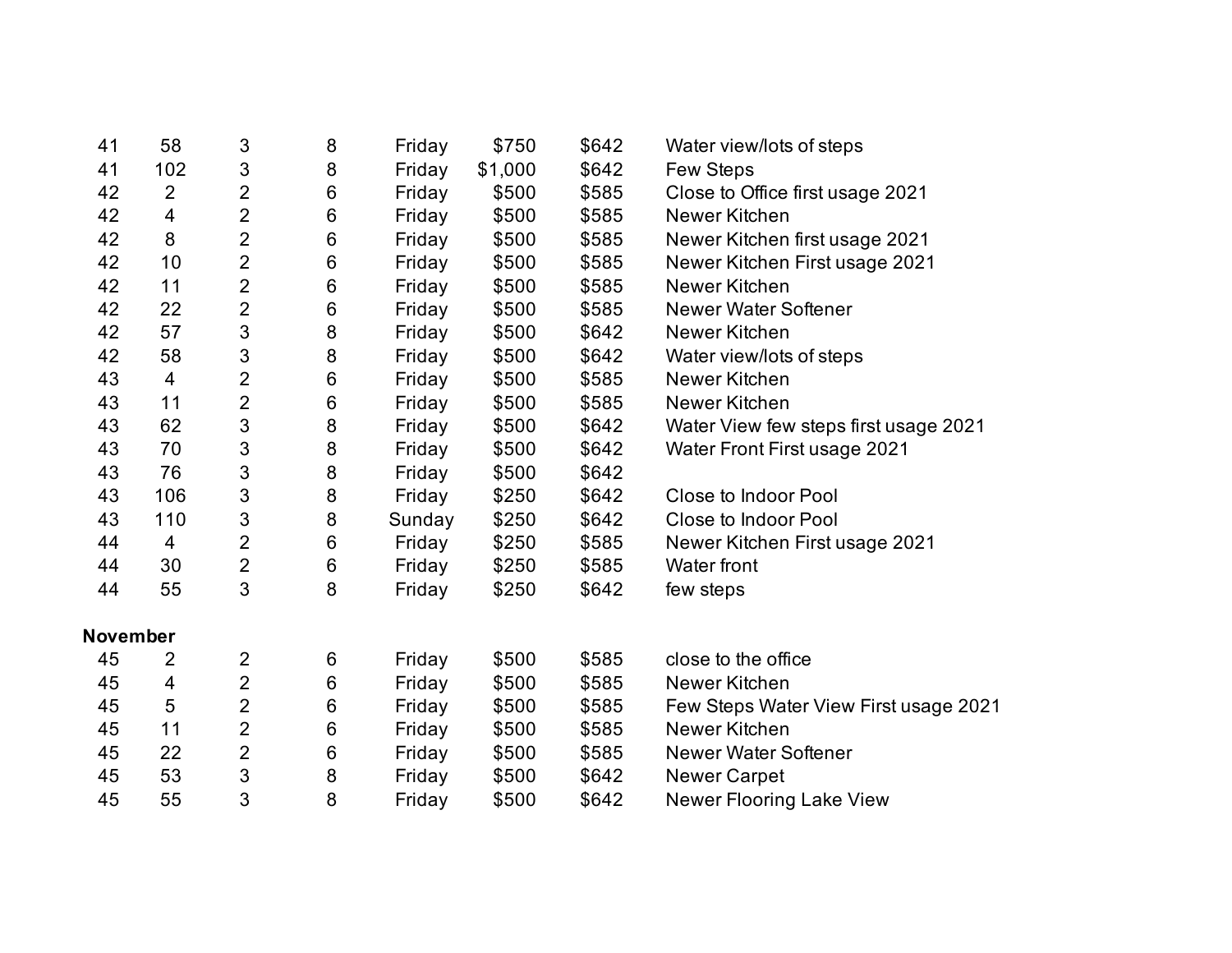| 70             | 3                         | 8       | Friday | \$500 | \$642 | Water Front First usage 2021           |
|----------------|---------------------------|---------|--------|-------|-------|----------------------------------------|
| 106            | 3                         | $\bf 8$ | Friday | \$500 | \$642 | <b>Newer Sofas</b>                     |
| 6              | $\overline{2}$            | $\,6$   | Friday | \$500 | \$585 | Newer Kitchen                          |
| 8              | $\overline{2}$            | $\,6$   | Friday | \$500 | \$585 | Newer Kitchen                          |
| 10             | 2                         | $\,6$   | Friday | \$500 | \$585 | Newer Kitchen                          |
| 23             | $\overline{2}$            | $\,6$   | Friday | \$500 | \$585 | Newer flooring                         |
| 56             | $\sqrt{3}$                | $\bf 8$ | Friday | \$500 | \$642 | <b>Water View</b>                      |
| $\overline{2}$ | $\overline{2}$            | $\,6$   | Friday | \$750 | \$585 | close to the office                    |
| 4              | $\overline{2}$            | $\,6$   | Friday | \$750 | \$585 | Newer Kitchen                          |
| 17             | $\overline{2}$            | $\,6$   | Friday | \$500 | \$585 | Newer Kitchen                          |
| 22             | $\overline{2}$            | $\,6$   | Friday | \$500 | \$585 | Newer Water Softener                   |
| 56             | $\sqrt{3}$                | $\bf 8$ | Friday | \$500 | \$642 | Newer Kitchen                          |
| 57             | $\sqrt{3}$                | $\bf 8$ | Friday | \$500 | \$642 | Newer Kitchen                          |
| 70             | 3                         | $\bf 8$ | Friday | \$500 | \$642 | few steps water view                   |
| 72             | $\sqrt{3}$                | $\bf 8$ | Friday | \$500 | \$642 | <b>Water View</b>                      |
| 99             | $\sqrt{3}$                | $\bf 8$ | Sunday | \$250 | \$642 | Few steps                              |
| 104            | $\sqrt{3}$                | $\bf 8$ | Friday | \$250 | \$642 | Close to Indoor Pool first usage 2021  |
| 106            | $\ensuremath{\mathsf{3}}$ | $\bf 8$ | Friday | \$250 | \$642 | <b>Newer Sofas</b>                     |
| 111            | 3                         | $\bf 8$ | Friday | \$250 | \$642 | Close to Indoor Pool first usage 2021  |
| 6              | $\overline{2}$            | $\,6$   | Friday | \$500 | \$585 | Newer Kitchen                          |
| 11             | $\overline{2}$            | $\,6$   | Friday | \$500 | \$585 | Newer Kitchen                          |
| 18             | $\overline{2}$            | $\,6$   | Friday | \$500 | \$585 | Close to outdoor pool                  |
| 23             | $\overline{2}$            | $\,6$   | Friday | \$500 | \$585 | Newer Flooring                         |
| 51             | $\sqrt{3}$                | 8       | Sunday | \$500 | \$642 | <b>Highway Frontage</b>                |
| 56             | $\sqrt{3}$                | $\bf 8$ | Friday | \$500 | \$642 | Newer Kitchen                          |
| 58             | $\mathfrak{S}$            | $\bf 8$ | Friday | \$500 | \$642 | Water view/lots of steps               |
| 60             | $\ensuremath{\mathsf{3}}$ | $\bf 8$ | Friday | \$500 | \$642 | <b>Water View</b>                      |
| 70             | 3                         | 8       | Friday | \$500 | \$642 | Water Front few steps First usage 2021 |
|                |                           |         |        |       |       |                                        |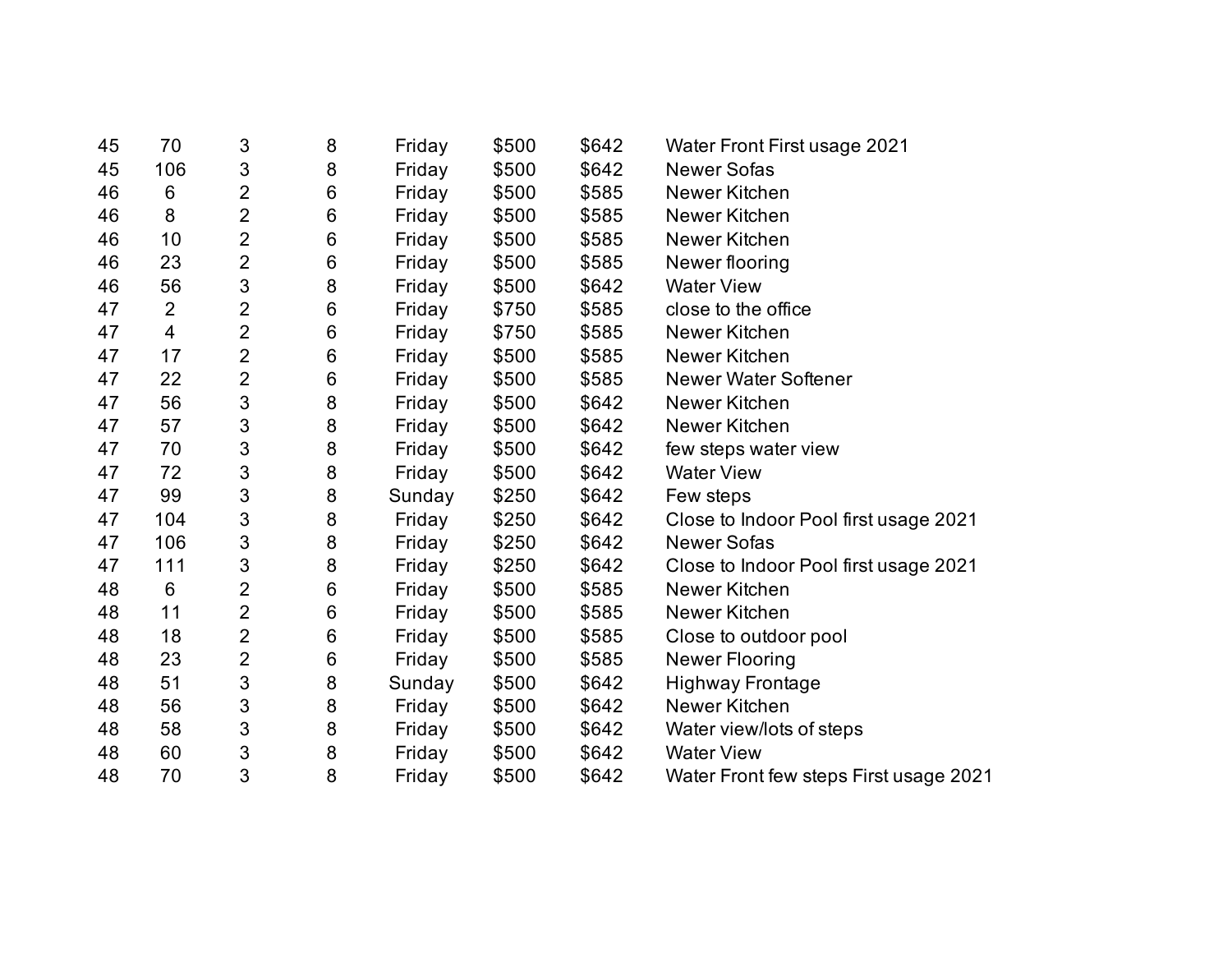| <b>December</b> |                |                           |       |        |       |       |                                       |
|-----------------|----------------|---------------------------|-------|--------|-------|-------|---------------------------------------|
| 49              | 6              | $\overline{2}$            | $\,6$ | Friday | \$500 | \$585 | Newer Kitchen                         |
| 49              | 9              | $\overline{2}$            | $\,6$ | Friday | \$500 | \$585 | Newer Kitchen                         |
| 49              | 10             | 2                         | 6     | Friday | \$500 | \$585 | Newer Kitchen                         |
| 49              | 23             | 2                         | 6     | Friday | \$500 | \$585 | <b>Newer Flooring</b>                 |
| 49              | 51             | $\ensuremath{\mathsf{3}}$ | 8     | Sunday | \$500 | \$642 | <b>Highway Frontage</b>               |
| 49              | 52             | 3                         | 8     | Sunday | \$500 | \$642 | <b>Highway Frontage</b>               |
| 49              | 57             | 3                         | 8     | Friday | \$500 | \$642 | Newer Kitchen                         |
| 49              | 60             | 3                         | 8     | Friday | \$500 | \$642 | <b>Water View</b>                     |
| 49              | 61             | 3                         | 8     | Friday | \$500 | \$642 | <b>Water View</b>                     |
| 49              | 72             | 3                         | 8     | Friday | \$500 | \$642 | Water view                            |
| 49              | 75             | 3                         | 8     | Sunday | \$500 | \$642 | <b>Water View</b>                     |
| 49              | 76             | $\sqrt{3}$                | 8     | Friday | \$500 | \$642 | <b>Water View</b>                     |
| 49              | 77             | 3                         | 8     | Friday | \$500 | \$642 | <b>Water View</b>                     |
| 49              | 101            | 3                         | 8     | Friday | \$500 | \$642 | Few steps                             |
| 49              | 102            | 3                         | 8     | Friday | \$500 | \$642 | Few steps                             |
| 49              | 106            | $\sqrt{3}$                | 8     | Friday | \$500 | \$642 | <b>Newer Sofas</b>                    |
| 49              | 111            | 3                         | 8     | Friday | \$500 | \$642 | Close to Indoor Pool first usage 2021 |
| 50              | $\overline{2}$ | $\overline{2}$            | 6     | Friday | \$250 | \$585 | Close to office                       |
| 50              | 6              | $\overline{2}$            | 6     | Friday | \$250 | \$585 | Newer Kitchen                         |
| 50              | 18             | $\overline{2}$            | $\,6$ | Friday | \$500 | \$585 | Close to outdoor pool                 |
| 50              | 29             | $\overline{2}$            | 6     | Friday | \$500 | \$585 | Water Front First usage 2021          |
| 50              | 52             | 3                         | 8     | Sunday | \$500 | \$642 | <b>Highway Frontage</b>               |
| 50              | 58             | 3                         | 8     | Friday | \$500 | \$642 | Water view                            |
| 50              | 66             | 3                         | 8     | Friday | \$500 | \$642 | <b>Newer Carpet</b>                   |
| 50              | 75             | $\ensuremath{\mathsf{3}}$ | 8     | Sunday | \$500 | \$642 | <b>Water view</b>                     |
| 51              | $\overline{2}$ | $\overline{2}$            | 6     | Friday | \$600 | \$585 | Close to Office                       |
| 51              | 8              | 2                         | 6     | Friday | \$500 | \$585 | Newer Kitchen                         |
| 51              | 13             | $\overline{2}$            | 6     | Friday | \$500 | \$585 | Close to outdoor pool                 |